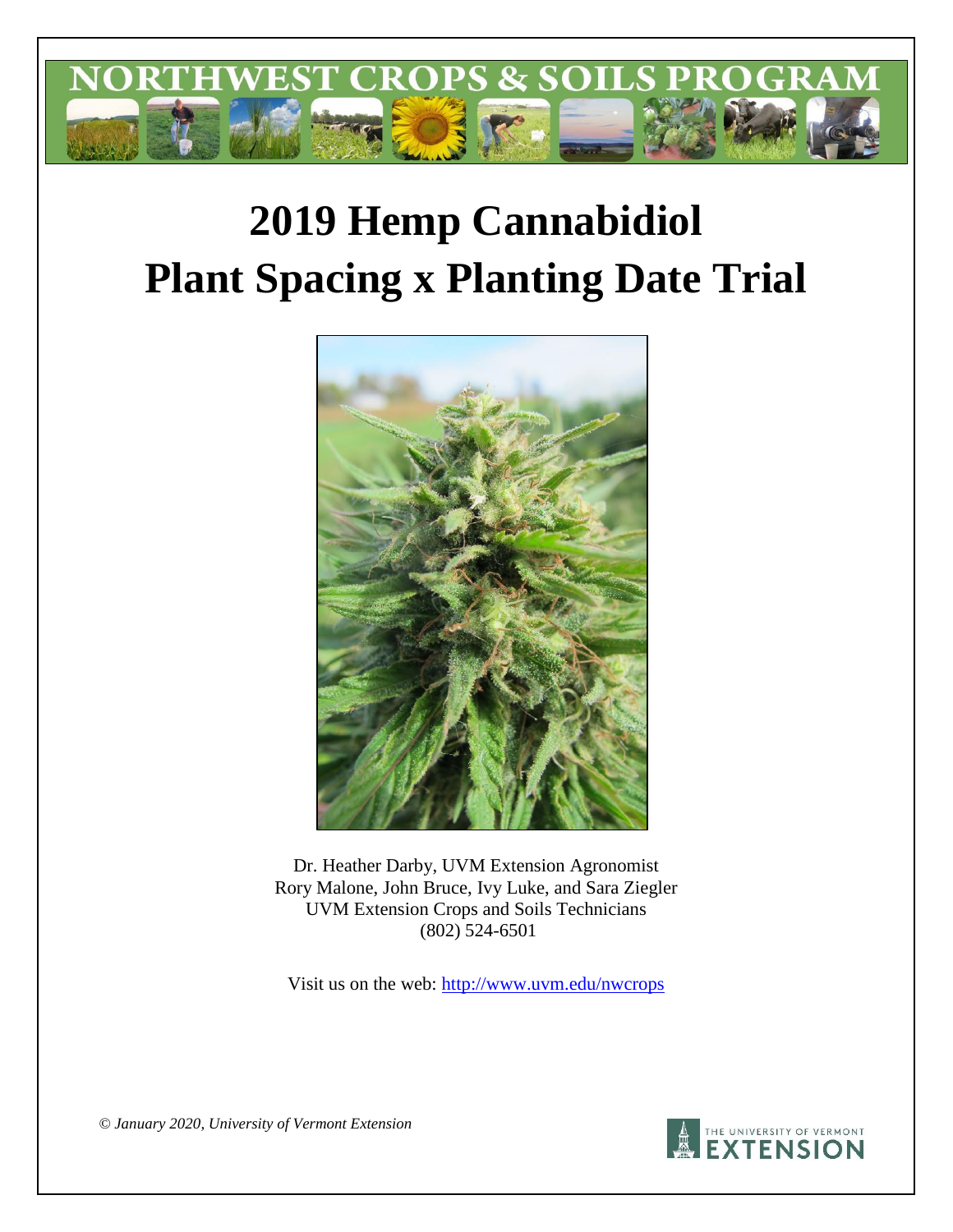#### **2019 CANNABIDIOL HEMP PLANT SPACING X PLANTING DATE TRIAL**

Dr. Heather Darby, University of Vermont Extension heather.darby[at]uvm.edu

Hemp is a non-psychoactive variety of cannabis sativa L. Hemp is a crop of historical importance in the U.S. and re-emerging worldwide as a popular crop as it is sought out as a renewable and sustainable resource for a wide variety of consumer and industrial products. Hemp that is grown for fiber, grain oil, or as an intended health supplement contains less than 0.3% tetrahydrocannabinol (THC). When hemp is grown to produce cannabidiol (CBD) as an intended health supplement, CBD concentrations are relatively high, with concentrations ranging between 8-15%. Hemp for CBD production is grown more intensively, similar to vegetable production, and can be grown indoors or in the field. To help farmers succeed, agronomic research on hemp being grown for CBD extraction is needed in our region. In 2019, the University of Vermont Extension's Northwest Crops and Soils Program evaluated three plant spacing arrangements  $(1x1', 3x3', 5x5')$  and planting dates (10-Jun, 17-Jun, and 24-Jun) to determine best management practices for hemp grown for CBD production in this region.

# **MATERIALS AND METHODS**

Hemp was grown at Borderview Research Farm in Alburgh, Vermont (Table 1) to evaluate the impact of plant spacing and planting date on CBD flower yield. The experimental design was a randomized complete block with split plots with 3 replicates. The main plots were planting date and subplots were plant spacing. Female plants grown from clonal propagation of the variety *Ceiba* were planted on 10-Jun, 17-Jun, and 24- Jun into plots with  $1 \times 1$ ,  $3 \times 3$ , and  $5 \times 5$  spacings, respectively, with 12 plants per plot. Plant populations on a per acre basis are displayed in Table 2. Cuttings were taken on 29-Apr, 1-May, and 6-May to provide clones for each of the 3 planting dates. At the time of each planting date, plots were fertilized with 957 lbs  $ac^{-1}$  Pro-Gro (5-3-4, North Country Organics) and 957 lbs  $ac^{-1}$  Pro-Booster (10-0-0, North Country Organics). The soil type was Benson rocky silt loam, and the previous crop was corn. An annual ryegrass cover crop was planted on 8-Jul between each replicate. Plots were manually weeded during establishment.

| <b>Location</b>             | <b>Borderview Research Farm, Alburgh, VT</b>                                           |
|-----------------------------|----------------------------------------------------------------------------------------|
| Soil type                   | Benson rocky silt loam, 8-15% slope                                                    |
| <b>Previous crop</b>        | Corn                                                                                   |
| <b>Variety</b>              | Ceiba                                                                                  |
| <b>Plant spacing (feet)</b> | $1 \times 1$ , $3 \times 3$ , and $5 \times 5$                                         |
| <b>Planting date</b>        | 10-Jun, 17-Jun, and 24-Jun                                                             |
| <b>Fertilization</b>        | 144 lbs N ac <sup>-1</sup> , 28.7 lbs P ac <sup>-1</sup> , 38.3 lbs K ac <sup>-1</sup> |
| <b>Harvest date</b>         | $17$ -Oct                                                                              |

|  |  |  |  | Table 1. Agronomic information for the CBD hemp plant spacing by planting date trial 2019, Alburgh, VT. |  |
|--|--|--|--|---------------------------------------------------------------------------------------------------------|--|
|  |  |  |  |                                                                                                         |  |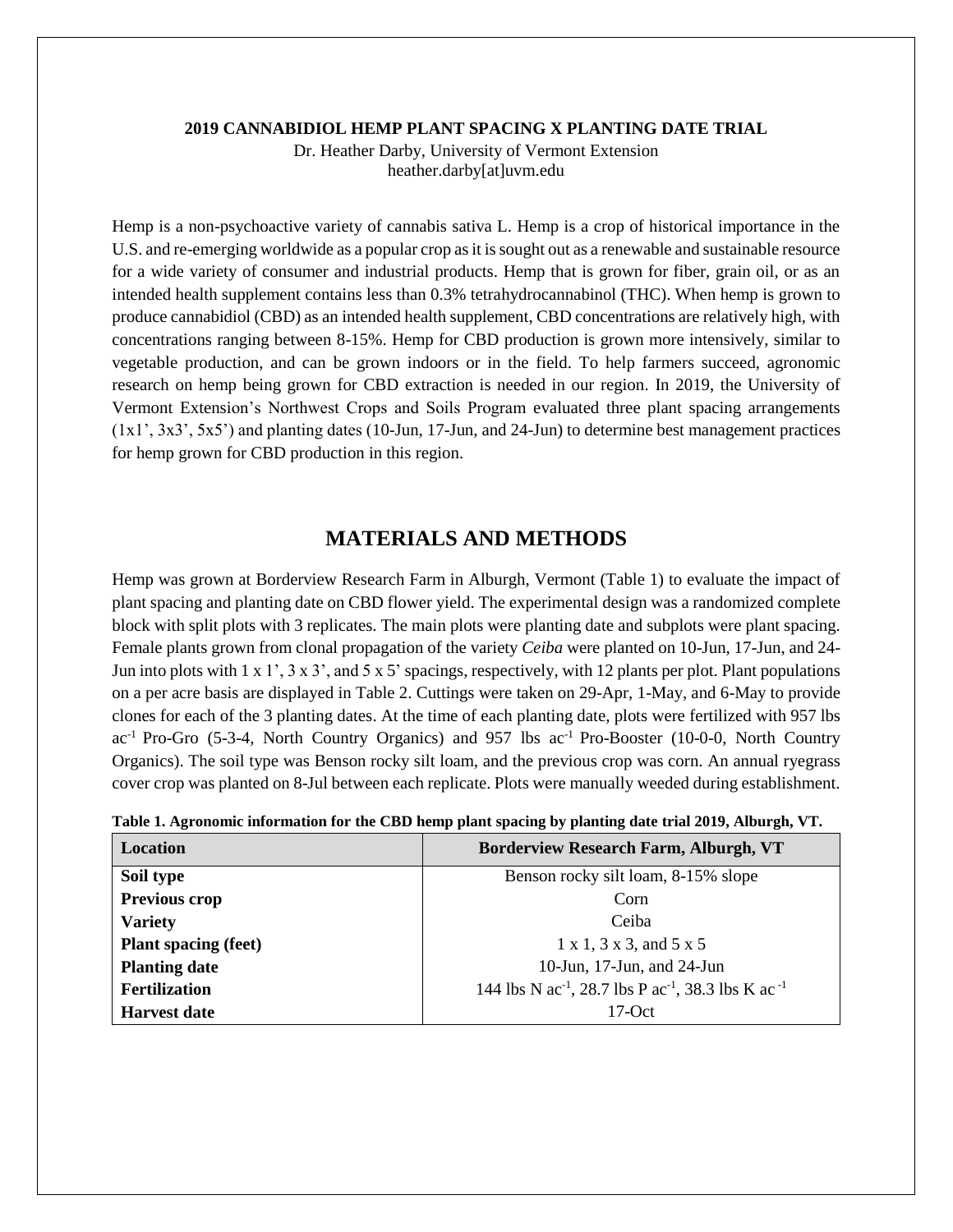| Plant spacing, ft x ft | Population <sup>*</sup> , plants ac <sup>1</sup> |
|------------------------|--------------------------------------------------|
| $1 \times 1$           | 43,560                                           |
| 3 x 3                  | 4.840                                            |
| 5 x 5                  | 1.742                                            |

**Table 2. Plant population per acre for each plant spacing.**

\*Population does not account for alleys or roads.

On 17-Oct, plant height was measured from the two middle plants of each plot. The plants were harvested by hand on 17-Oct, and two whole plants from the center of the plot were weighed. Once the plant was broken down into smaller branched sections, larger "fan" or "sun" leaves were removed, while smaller leaves were left attached since they subtend from the flower bract. Flower buds were removed by hand and by a Munch Machine Mother Bucker (Dauenhauer Manufacturing Company, Toppenish, WA). The buds were then trimmed in a Gladiator trimmer (Centurion Pro Solutions, Maple Ridge, BC). Wet bud weight, unmarketable bud weight, and stem weight were recorded. Flower buds were deemed unmarketable based on the presence of disease and soil contamination. The flower buds were then dried at  $80^{\circ}$  F until dry enough for storage without molding. A subsample of flower bud from each plant spacing at each planting date was dried in a small dehydrator, in order to calculate the dry matter yields.

Hemp flower subsamples from each plot were sent to ProVerde Laboratories (Milford, MA) for cannabinoid profile analysis. Analysis was done with an Ultra-Performance Convergence Chromatography System (UPC2) from Waters Corp., which utilizes carbon dioxide as the primary mobile phase component. In this report, CBD profiles are reported as total potential CBD, which accounts for CBD concentrations after decarboxylation.

Data were analyzed using a general linear model procedure of SAS (SAS Institute, 2008) when datasets were complete. Replications were treated as random effects, and treatments were treated as fixed. Mean comparisons were made using the Least Significant Difference (LSD) procedure where the F-test was considered significant, at  $p<0.10$ . When data were missing, the Mixed Procedure of SAS (SAS Institute, 2008) was used. Treatment mean pairwise comparisons were made using the Tukey-Kramer adjustment at the 0.10 level of significance. Variations in genetics, soil, weather, and other growing conditions can result in variations in yield and quality. Statistical analysis makes it possible to determine whether a difference between treatments is significant or whether it is due to natural variations in the plant or field. At the bottom of each table, a p-value is presented for each variable (i.e. yield). The p-value refers

to whether the treatment was statistically significant overall, while the letters are drawn from the means comparison. In the example to the right, treatment C was significantly different from treatment A, but not from treatment B. A lack of significant difference is indicated by shared letters.

| <b>Treatment</b> | Yield            |
|------------------|------------------|
| А                | 6.0 <sup>b</sup> |
| B                | $7.5^{ab}$       |
| C.               | 9.0 <sup>a</sup> |
| P-value          | < 0.10           |

# **RESULTS**

Seasonal precipitation and temperature were recorded with a Davis Instrument Vantage Pro2 weather station, equipped with a WeatherLink data logger at Borderview Research Farm in Alburgh, VT (Table 3). A cool and wet spring continued with below average temperatures in June. The month of July was hot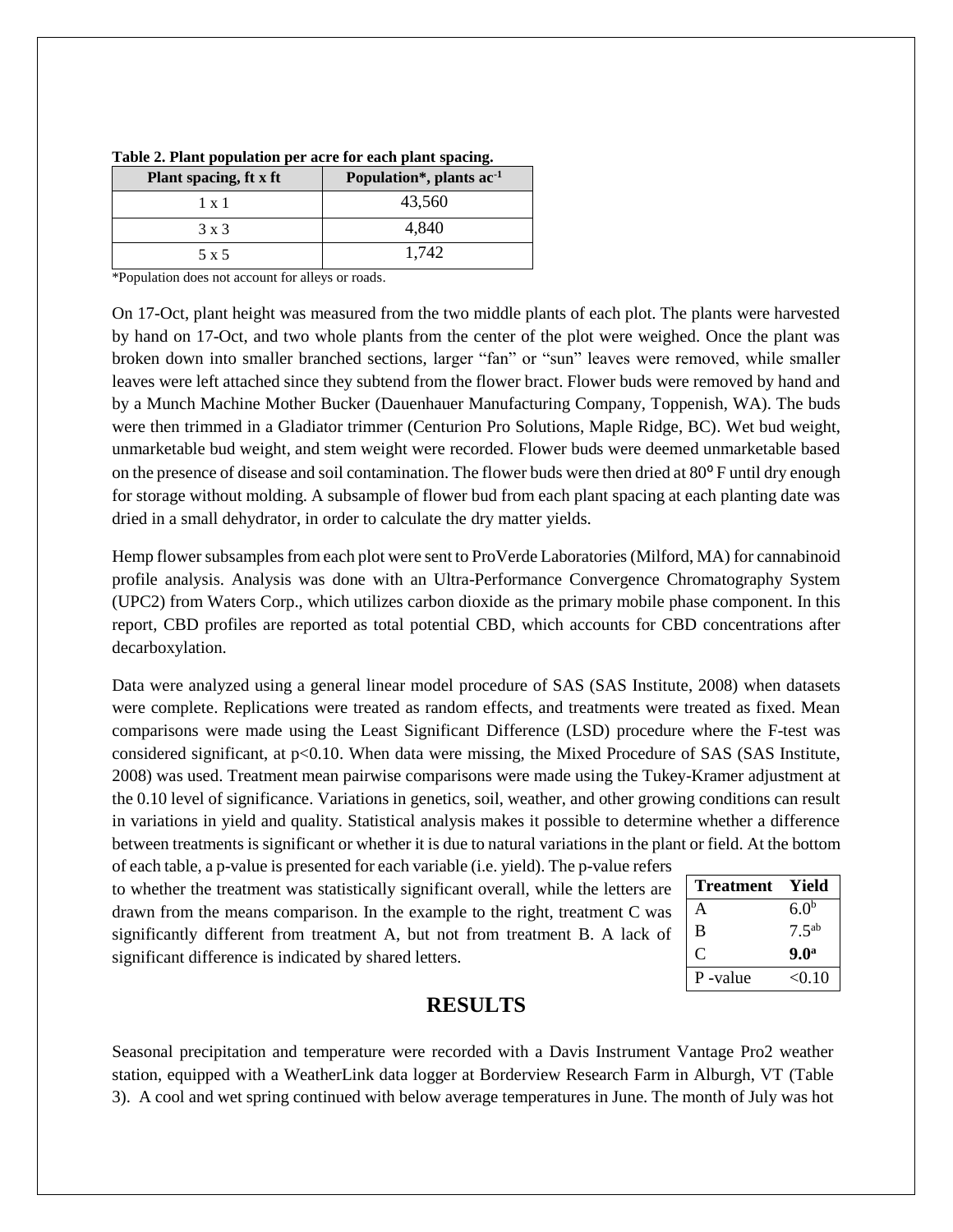and dry when compared to the 30-year average, followed by a slightly cooler than normal August and September. Rainfall and temperature were above average during the month of October. Overall, there were an accumulated 2211 Growing Degree Days (GDDs) this season, which is 197 above the 30-year normal, with much of the heat coming mid-season.

| Alburgh, VT                       | June    | July    | August  | September | October |
|-----------------------------------|---------|---------|---------|-----------|---------|
| Average temperature $(^{\circ}F)$ | 64.3    | 73.5    | 68.3    | 60.0      | 50.4    |
| Departure from normal             | $-1.46$ | 2.87    | $-0.51$ | $-0.62$   | 2.22    |
|                                   |         |         |         |           |         |
| Precipitation (inches)            | 3.06    | 2.34    | 3.50    | 3.87      | 6.32    |
| Departure from normal             | $-0.63$ | $-1.81$ | $-0.41$ | 0.23      | 2.72    |
|                                   |         |         |         |           |         |
| Growing Degree Days (Base 50°)    | 446     | 716     | 568     | 335       | 146     |
| Departure from normal             | $-29$   | 76      | $-13$   | 17        | 146     |

**Table 3. Seasonal weather data collected in Alburgh, VT, 2019.**

Based on weather data from a Davis Instruments Vantage Pro2 with WeatherLink data logger. Historical averages are for 30 years of NOAA data (1981-2010) from Burlington, VT.

## *Interactions between planting date and spacing*

There were few statistical interactions between planting date and plant spacing. Interactions included stem weight (p =0.075), plant weight (p =0.0303), leaf weight (p =0.0415), and unmarketable flower buds per acre ( $p = 0.029$ ). The 10-Jun planting date had the largest plant weight in the 1 x 1' spacing, and as spacing increased, the 10-Jun plant weights were reduced. Spacings 3 x 3' and 5 x 5' had heavier plant weights on 17-Jun, though for 3 x 3' spacing the 17-Jun weight was statistically similar to the 24- Jun weight. The 3 x 3' and 5 x 5' spacings also had the highest stem weights on 17-Jun. There were no statistically significant interactions between marketable yields or total potential CBD concentrations.

# *Plant spacing results*

The impact of plant spacing on plant biomass is displayed in Table 4. The  $3 \times 3'$  and  $1 \times 1'$  plant spacing produced significantly taller plant heights than the 5 x 5' spacing (104 cm). The 5 x 5' spacing produced the heaviest plant weight, 16.5 lbs, and the heaviest stem weight (3.76 lbs), which were significantly higher than the other spacing treatments.

| <b>Plant spacing</b> | Height           | Whole plant                    | <b>Stem weight</b> |               |                                | Wet bud weight |                          | Wet bud vield     |               | Leaf weight |  |
|----------------------|------------------|--------------------------------|--------------------|---------------|--------------------------------|----------------|--------------------------|-------------------|---------------|-------------|--|
| ft x ft              | cm               | $\rm{lbs}$ plant <sup>-1</sup> | $lbs plant-1$      | $\frac{0}{0}$ | $\rm{lbs}$ plant <sup>-1</sup> | $\frac{0}{0}$  | $\ln$ s ac <sup>-1</sup> | $lbs plant-1$     | $\frac{0}{0}$ |             |  |
| 1x1                  | 123 <sup>a</sup> | $2.42^{\circ}$                 | 0.527c             | 23.0          | 0.575c                         | 24.9           | 25058 <sup>a</sup>       | 1.31 <sup>c</sup> | 55.0          |             |  |
| 3x3                  | 127 <sup>a</sup> | 8.23 <sup>b</sup>              | 2.23 <sup>b</sup>  | 27.2          | 2.01 <sup>b</sup>              | 24.7           | 9742 <sup>b</sup>        | 3.99 <sup>b</sup> | 48.2          |             |  |
| 5x5                  | 104 <sup>b</sup> | $16.5^{\rm a}$                 | 3.76 <sup>a</sup>  | 22.6          | 4.41 <sup>a</sup>              | 27.5           | 7682 <sup>b</sup>        | 8.30 <sup>a</sup> | 49.9          |             |  |
| $P-value(0.10)$      | 0.005            | < 0.0001                       | < 0.0001           | <b>NS</b>     | < 0.0001                       | <b>NS</b>      | 0.008                    | < 0.0001          | <b>NS</b>     |             |  |
| <b>Trial mean</b>    | 118              | 9.04                           | 2.21               | 24.3          | 2.33                           | 25.7           | 14161                    | 4.53              | 51.0          |             |  |

| Table 4. Plant spacing effect on plant weight and height, Alburgh, VT, 2019. |  |
|------------------------------------------------------------------------------|--|
|                                                                              |  |

Within a column treatments marked with the same letter were statistically similar (p=0.10). Top performers are in **bold**. NS- Not significant.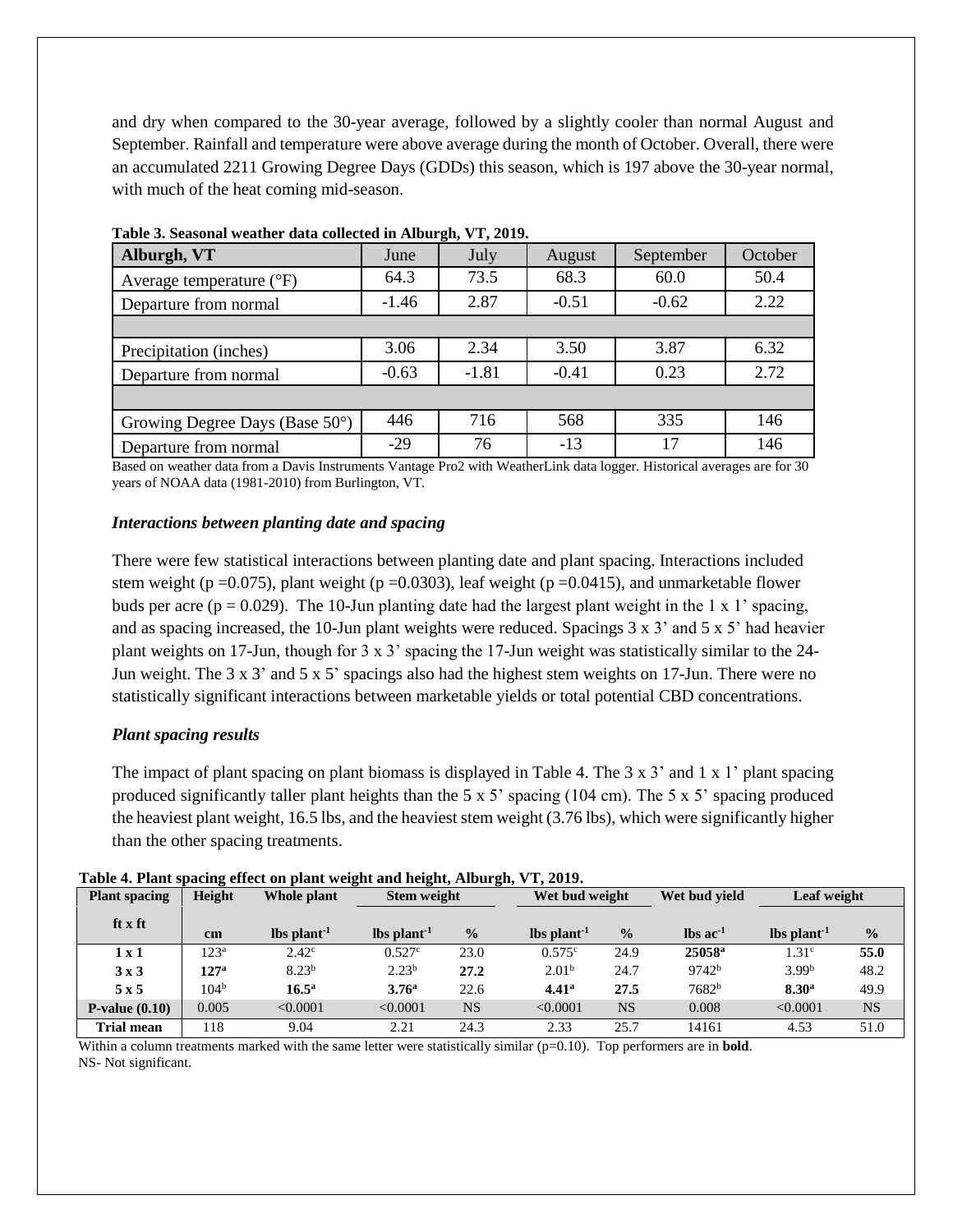Wet flower bud weight per plant was significantly greater in the 5 x 5' spacing at 4.41 lbs plant<sup>-1</sup>, followed by the 3 x 3' and 1 x 1' spacing  $(2.01 \text{ lbs plant}^{-1}, 0.575 \text{ lbs plant}^{-1})$ , which significantly differed from each other. Similar trends were observed with leaf weight, with the 5 x 5 spacing having significantly more leaves by weight than the two other treatments. However, regardless of plant spacing, total plant biomass was approximately 50% leaf material, and approximately 25% flower buds (Table 4).

Bud to stem and leaf to stem ratios did not differ by spacing (Table 5). The 5 x 5' spacing had significantly more dry matter flower yield on a per plant basis than the other spacing treatments, at 0.759 lbs plant<sup>-1</sup> (Table 5). While the 1 x 1' spacing yielded significantly less bud dry matter per plant (0.119 lbs plant<sup>-1</sup>), the 1 x 1' spacing yielded significantly greater dry matter yields on a per acre basis compared to the other treatments. The 1 x 1' spacing yielded 5072 lbs ac<sup>-1</sup>, while the trial average for all spacing treatments was 2714 lbs ac<sup>-1</sup>. Unmarketable dry matter flower yield on per acre basis was the highest in the 1 x 1' spacing treatment, at 1145 lbs ac<sup>-1</sup>. Total potential CBD did not statistically differ by plant spacing.

| <b>Plant spacing</b> | <b>Bud:Stem</b> | Leaf:Stem | Dry matter bud yield     |                                  | Unmarketable dry<br>matter bud yield | <b>Total potential</b><br><b>CBD</b> |
|----------------------|-----------------|-----------|--------------------------|----------------------------------|--------------------------------------|--------------------------------------|
| ft x ft              |                 |           | $\text{ lbs plant}^{-1}$ | $\rm{lbs}\, \rm{ac}^{\text{-}1}$ | $\ln$ s ac <sup>-1</sup>             | $\frac{0}{0}$                        |
| $1 \times 1$         | 1.14            | 2.55      | 0.119 <sup>c</sup>       | $5072^{\rm a}$                   | $1145^{\rm a}$                       | 10.8                                 |
| 3x3                  | 1.00            | 1.91      | 0.362 <sup>b</sup>       | 1750 <sup>b</sup>                | 5.28 <sup>b</sup>                    | 9.97                                 |
| 5x5                  | 1.27            | 2.29      | 0.759a                   | 1322 <sup>b</sup>                | 203 <sup>b</sup>                     | 10.1                                 |
| $P-value(0.10)$      | <b>NS</b>       | <b>NS</b> | < 0.001                  | 0.002                            | 0.091                                | <b>NS</b>                            |
| <b>Trial mean</b>    | 1.14            | 2.26      | 0.413                    | 2714                             | 451                                  | 10.3                                 |

 **Table 5. Plant spacing effect on biomass ratios and flower yields, Alburgh, VT, 2019.** 

Within a column treatments marked with the same letter were statistically similar (p=0.10). Top performers are in **bold**. NS- Not significant.

## *Planting date results*

The 17-Jun planting date resulted in taller and heavier plants compared to the 10-Jun planting date (Table 6). The 17-Jun planting date had an average height of 128 cm, significantly greater than 111 cm and 115 cm for the 10-Jun and 24-Jun dates. Whole plant biomass was 10.4 lbs plant<sup>-1</sup>, significantly greater than the 10-Jun date. The 17-Jun planting date had an average stem weight of 2.72 lbs, which was similar to the 10-Jun planting date, 2.05 lbs, and was significantly greater than 24-Jun planting date (1.86 lbs).

|  |  | Table 6. Planting date effect on plant weight and height, Alburgh, VT, 2019. |
|--|--|------------------------------------------------------------------------------|
|  |  |                                                                              |

| <b>Planting date</b> | Height            | Whole plant               | <b>Stem weight</b> |               | Wet bud weight |                   | Wet bud vield            | Leaf weight                    |                   |
|----------------------|-------------------|---------------------------|--------------------|---------------|----------------|-------------------|--------------------------|--------------------------------|-------------------|
|                      |                   | $lbs$ plant <sup>-1</sup> |                    | $\frac{0}{0}$ |                | $\frac{0}{0}$     | $\ln$ s ac <sup>-1</sup> |                                | $\frac{0}{0}$     |
|                      | cm                |                           | $lbs plant-1$      |               | $lbs plant-1$  |                   |                          | $\rm{lbs}$ plant <sup>-1</sup> |                   |
| $10$ -Jun            | 111 <sup>b</sup>  | 7.79 <sup>b</sup>         | $2.05^{ab}$        | 24.9          | 2.29           | 30.4 <sup>a</sup> | 18092                    | 3.56 <sup>b</sup>              | 47.0 <sup>b</sup> |
| $17 - Jun$           | 128 <sup>a</sup>  | $10.4^{\rm a}$            | 2.72 <sup>a</sup>  | 26.2          | 2.39           | $24.4^{b}$        | 13583                    | 5.27 <sup>a</sup>              | $49.4^{b}$        |
| $24$ -Jun            | 11.5 <sup>b</sup> | 8.94ab                    | 1.86 <sup>b</sup>  | 21.1          | 2.32           | $22.3^{b}$        | 10807                    | 4.77 <sup>a</sup>              | 56.7 <sup>a</sup> |
| $P-value(0.10)$      | 0.052             | 0.0356                    | 0.0505             | <b>NS</b>     | <b>NS</b>      | 0.0775            | <b>NS</b>                | 0.0335                         | 0.0782            |
| <b>Trial mean</b>    | 118               | 9.04                      | 2.21               | 24.1          | 2.33           | 25.7              | 14161                    | 4.53                           | 51.0              |

Within a column treatments marked with the same letter were statistically similar (p=0.10). Top performers are in **bold**. NS- Not significant.

Stem weights as a percentage of total weight ranged from 21.1 to 26.2% and did not differ statistically. Flower bud weight and leaf weight percentage had statistically different values across planting dates; wet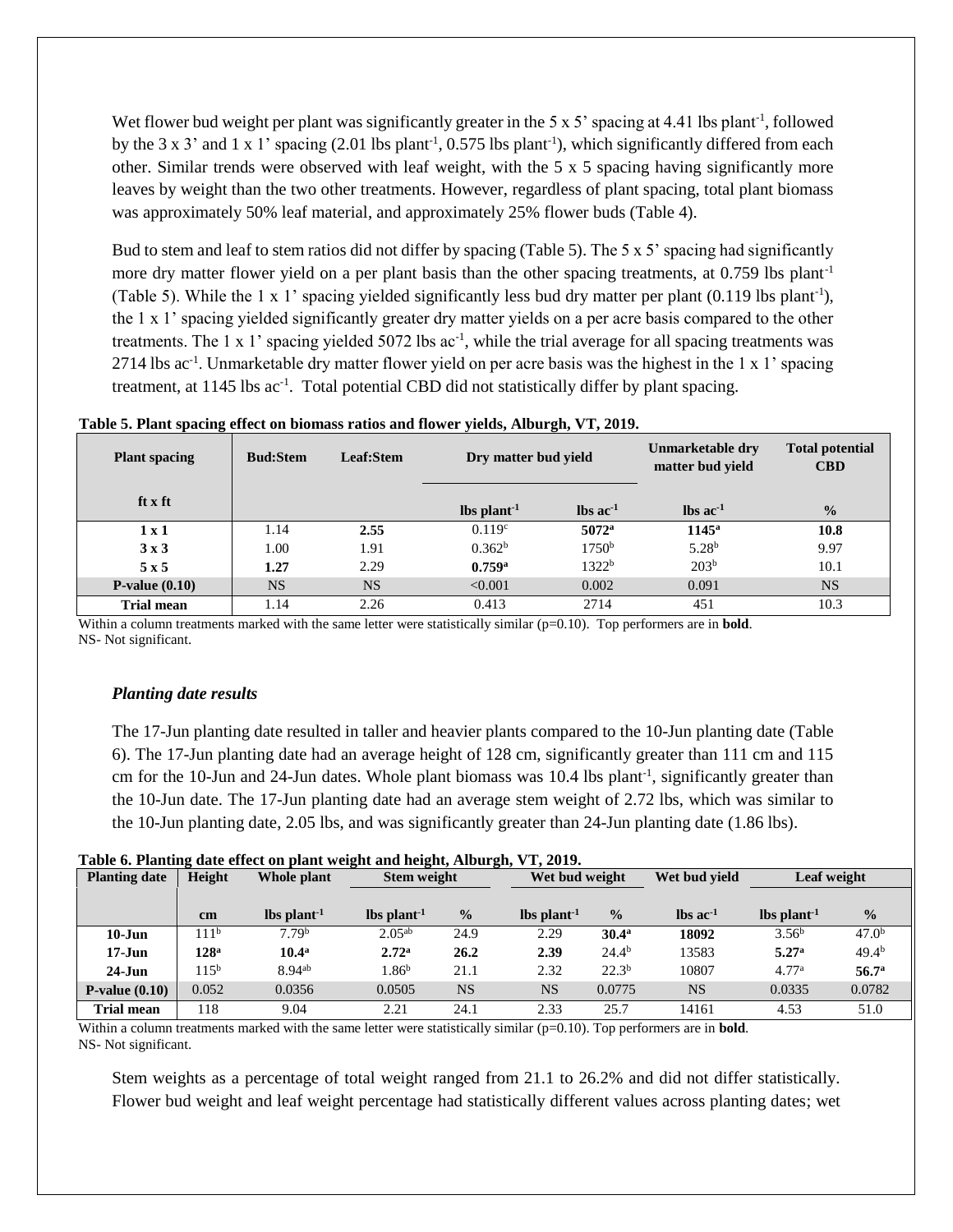flower composed 30.4% of the 10-Jun plants, which was significantly different from 17-Jun (24.4%) and 24-Jun (22.3%). The 24-Jun planting date was 56.7% leaves in weight, differing from 10-Jun and 17-Jun  $(47\%, 49.4\%$  respectively). 17-Jun had the highest bud yield on a per plant basis, 2.39 lbs plant<sup>-1</sup>. The 10-Jun planting date was the top performer on a per acre basis, yielding 18,092 lbs ac<sup>-1</sup> of wet buds. Bud to stem ratios were statistically similar, and the 24-Jun planting date had a significantly higher leaf to stem ratio than the other planting dates (Table 7).

| <b>Planting date</b> | <b>Bud:Stem</b> | Leaf:Stem         | Dry matter bud yield |                               | <b>Unmarketable</b><br>dry matter bud | <b>Total potential</b><br><b>CBD</b> |
|----------------------|-----------------|-------------------|----------------------|-------------------------------|---------------------------------------|--------------------------------------|
|                      |                 |                   | $\ln \frac{1}{1}$    | $\text{lbs}$ ac <sup>-1</sup> | $\text{lbs}$ ac <sup>-1</sup>         | $\frac{0}{0}$                        |
| $10$ -Jun            | 1.32            | 1.93 <sup>b</sup> | 0.470                | 3927                          | 25.1 <sup>b</sup>                     | 11.2 <sup>a</sup>                    |
| $17 - Jun$           | 0.96            | 1.92 <sup>b</sup> | 0.404                | 2461                          | $166^{ab}$                            | $11.0^a$                             |
| $24 - Jun$           | 1.13            | 2.94 <sup>a</sup> | 0.365                | 1868                          | $1163^a$                              | 8.64 <sup>b</sup>                    |
| $P-value(0.10)$      | <b>NS</b>       | 0.0351            | <b>NS</b>            | <b>NS</b>                     | 0.0732                                | 0.0014                               |
| <b>Trial mean</b>    | 1.14            | 2.26              | 0.413                | 2752                          | 451                                   | 10.3                                 |

**Table 7. Planting date effect on biomass ratios and flower yields, Alburgh, VT, 2019.** 

Within a column treatments marked with the same letter were statistically similar (p=0.10). Top performers are in **bold**. NS- Not significant.

In general, planting dates did not vary greatly in flower yields on a wet or dry matter basis (Table 6; Table 7). While not statistically significant, the 10-Jun planting date did result in higher dry matter per acre yields (Table 7), yielding 3927 lbs ac<sup>-1</sup>. Unmarketable flower yields were significantly higher on the 24-Jun planting date than the 10-Jun planting date. Interestingly, the average total potential CBD concentrations for the 10-Jun and 17-Jun planting dates (11.2%, 11.0% respectively) were significantly higher than the CBD concentration for the 24-Jun planting date of 8.64%.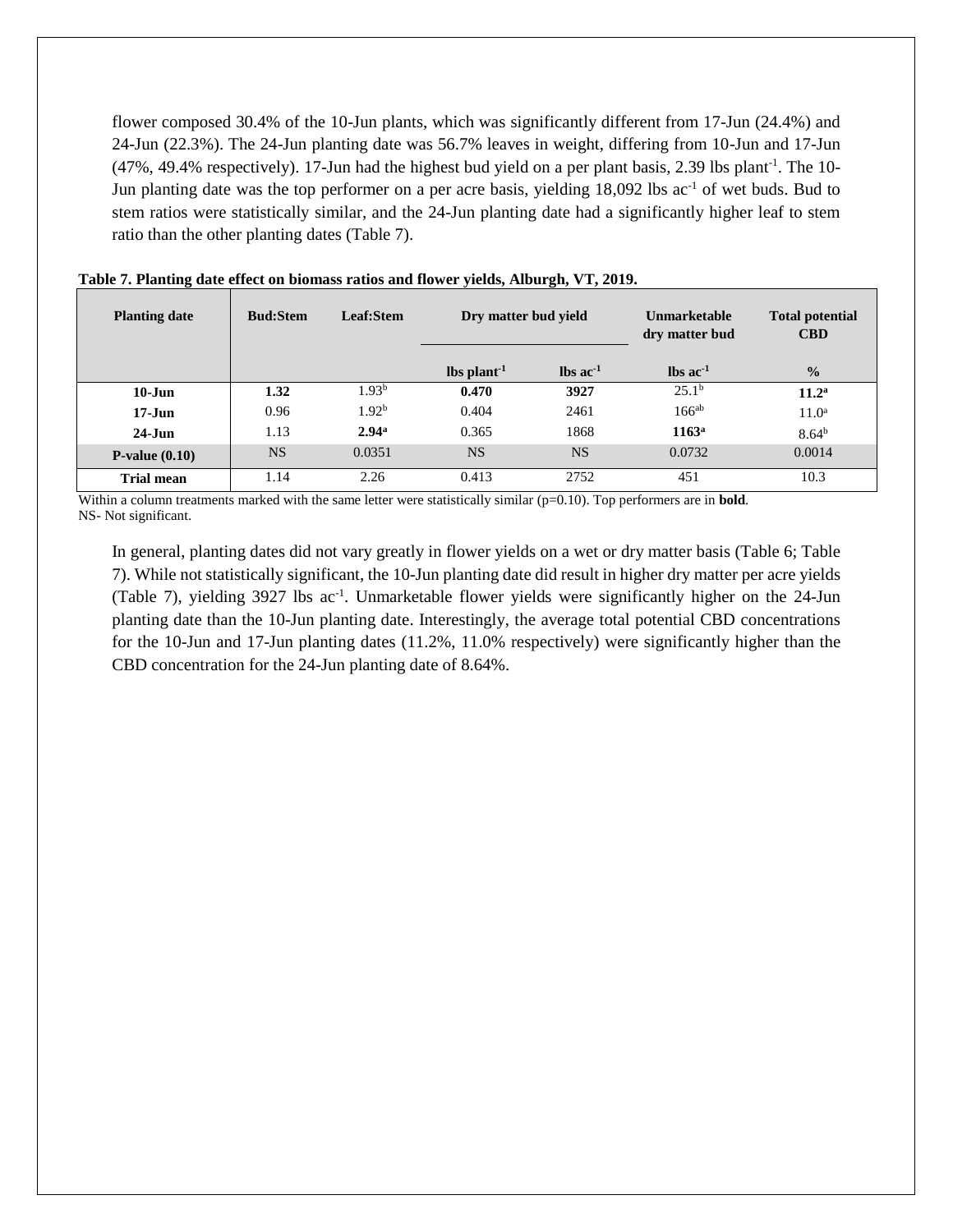

**Figure 1. Flower dry matter yields and total potential CBD by planting date, Alburgh, VT 2019. Treatments with the same letter are statistically similar at the 0.10 level.** 

## **DISCUSSION**

There were few interactions between planting date and plant spacing indicating that hemp spacing responded similarly regardless of planting date. Spacing results were as expected; the 5 x 5' spacing produced larger plant weights and flower yields per plant, while the 1 x 1' spacing produced significantly higher yields on a per acre basis, yielding 5072 lbs ac<sup>-1</sup> of flower buds on a dry matter basis. This was almost four times as much as the 5 x 5' spacing, and almost three times as much as the 3 x 3' spacing.

Although the 1' x 1' plant spacing can garner higher yields, there are other factors that must be considered to determine optimum spacing. As an example, initial cost for plant material, regardless of labor, could prove to be prohibitive for growers seeking to plant at 1 x 1' spacing. Seed sourced at a price of \$1 seed or clones at \$5 plant could prove to be cost prohibitive due to a cost of \$43,560 or \$217,800  $ac^{-1}$  respectively for plant material alone. At current market biomass pricing (~\$1 per pound per %CBD) the 50% increase in yield still does not outweigh the added costs from plant material. It is also important to note that while yields may be higher for 1 x 1' and 3 x 3' spacing, flower bud quality and uniformity may vary greatly especially while compared to 5 x 5' spaced plants that may receive greater or more uniform exposure to light, better allowing flowers to fully develop along stems. A crop grown at 1 x 1' spacing could have the potential for reduced labor inputs and more efficient cultivation in a biomass production system utilizing mechanical harvest equipment. Despite higher per acre yields plant material, market pricing, and labor costs associated with planting at the 1 x 1' density need to be considered to assess the feasibility of this growing scheme. Furthermore, this does not address other inputs such as irrigation, fertilizer, field preparation,